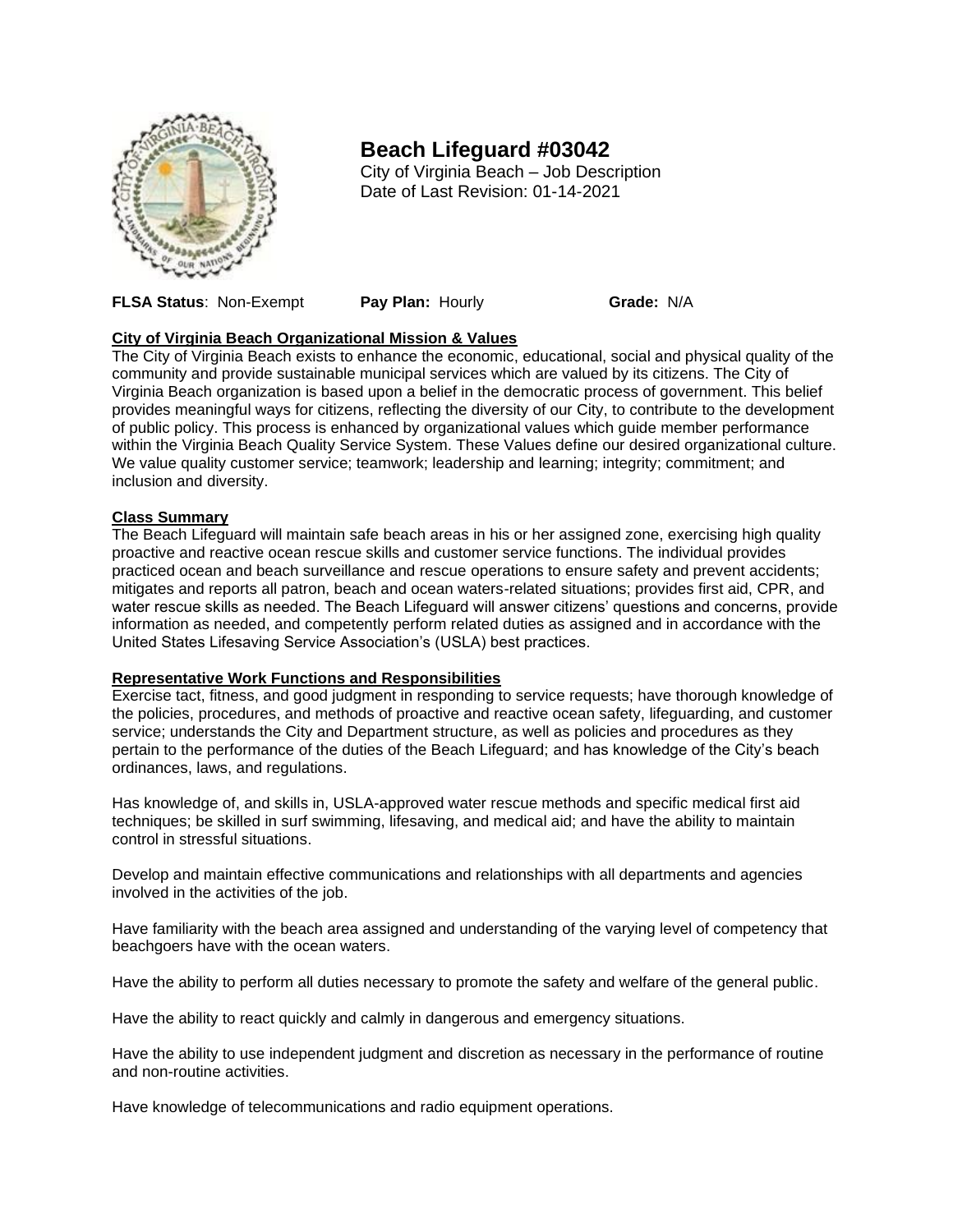Perform other job duties requiring skills, knowledge and physical requirements as demanded by those duties described or less. Individual assignments will be determined by the supervisor based on then current workloads and department needs.

#### **Performance Standards**

The Beach Lifeguard maintains control of beach rescue scenes; maintains high standards of accuracy in exercising duties and responsibilities; exercises immediate actions to identify, communicate, and correct any unsafe condition that occurs in their areas of responsibility, reporting and documenting such to their supervisor; maintains high quality communications and interfaces with all City departments and divisions, coworkers, and the general public; educates the public on City beach ordinances and safe beach and ocean practices; arrives at work at scheduled locations and times prescribed, ready to perform duties, and adheres to City and Department policies; maintains an enthusiastic, self-reliant, and self-starting approach to meet job responsibilities and accountabilities; accepts supervisory instruction and direction, strives to meet the goals and objectives of the same, and questions such instruction and direction when clarification of results or consequences are justified, i.e. poor communications, variance with City policy or procedures, etc.; contributes to maintaining high morale among all employees; develops and maintains cooperative and courteous relationships inter- and intra-departmentally, and with external entities with whom the position interacts; tactfully and effectively handles requests, suggestions, and complaints in order to establish and maintain good will; emphasizes the importance of maintaining a positive image and competence, and maintains physical conditioning equal to their minimum qualifications for hire.

#### **Minimum Qualifications**

Minimum age of 16 at time of hire.

Current CPR certification meeting the standard of BLS Healthcare Provider.

Must successfully pass pre-employment endurance, USLA skills testing, and required hours of training. Must demonstrates an ability to swim 500 meters without equipment that enhances buoyancy or propulsion, over a measured course, in ten minutes or less.

Must possess adequate vision, hearing acuity, physical ability, and stamina to perform the duties of an open water lifeguard as documented by a medical doctor, or the doctor's designated physician's assistant or ARNP (advanced registered Nurse Practitioner).

Must possess a current medical aid certification.

Acceptable forms include:

- EMT
- American Safety and Health Institute -- Advanced First Aid
- American Red Cross -- First Aid for Public Safety Personnel
- American Red Cross -- Responding to Emergencies

# **Preferred Qualifications**

Experience in ocean lifeguarding.

Experience in EMS.

Virginia certified EMT.

This description is intended to indicate the kinds of tasks and levels of work difficulty that will be required of positions that will be given this title and shall not be construed as declaring what the specific duties and responsibilities of any particular position shall be. It is not intended to limit or in any way modify the right of any supervisor to assign, direct, and control the work of employees under his or her supervision. The use of a particular expression or illustration describing duties shall not be held to exclude other duties not mentioned that are of similar kind or level of difficulty.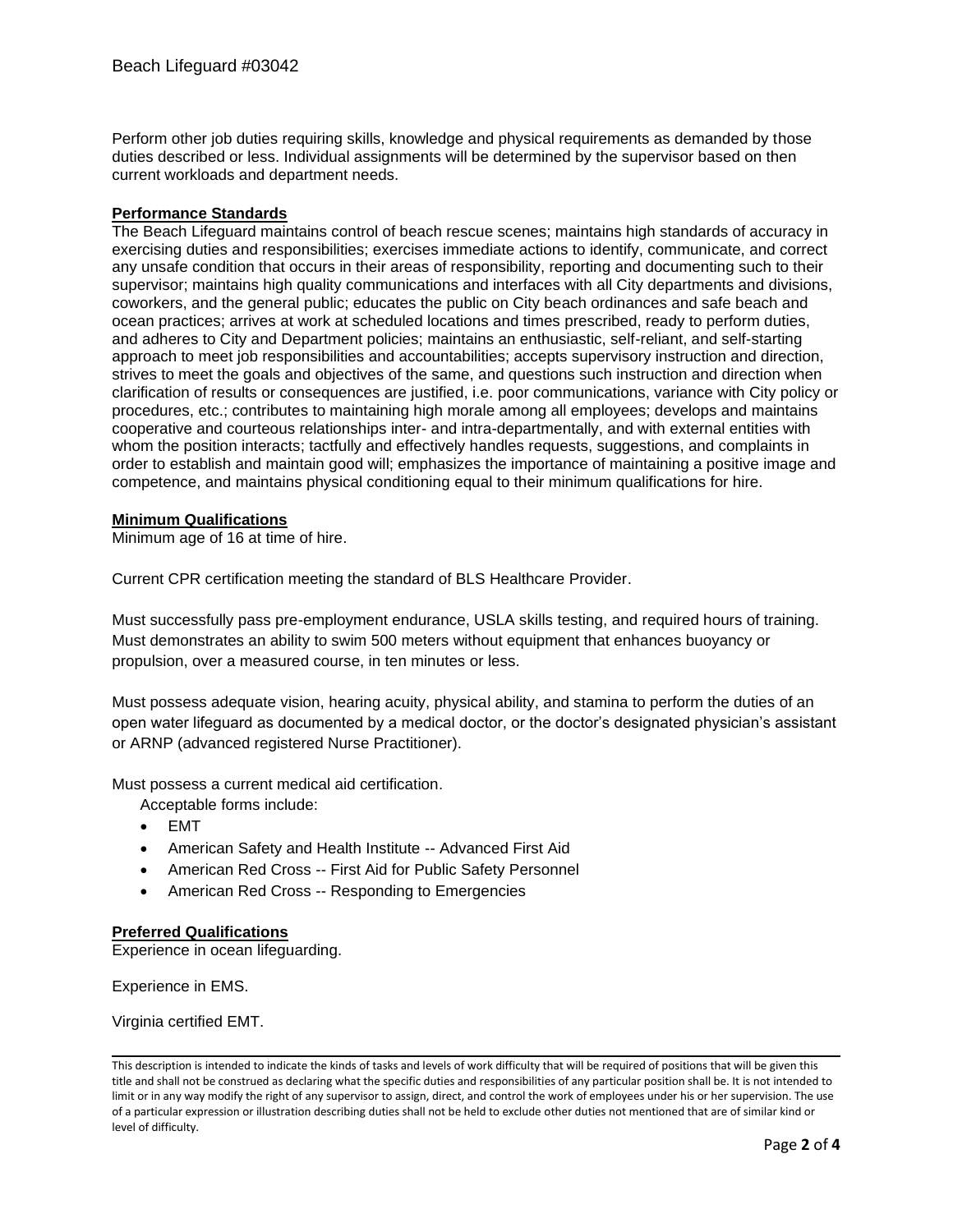# **Special Requirements**

Must be available to work evenings, weekends, holidays, and overtime when required to meet operational needs.

This position may require that incumbents wear and maintain appropriate personal protective equipment such as, but not limited to, steel toed shoes, hard hats, safety glasses, gloves, or other safety attire and equipment in designated areas of risk. Specific requirements will be determined and communicated by the employee's supervisor based on position assigned.

This is a safety sensitive position and is subject to mandatory drug testing. Positive drug test results may result in counseling and/or discipline, up to and including, termination.

#### **Knowledge-Skills-Abilities Required to Perform Satisfactorily**

#### A. Knowledge

- 1. Thorough knowledge of beach lifeguarding services
- 2. Thorough knowledge of laws, regulations, and ordinances pertaining to beach regulations
- 3. Thorough knowledge of ocean rescue techniques
- 4. Knowledge of local emergency medical response system
- 5. Knowledge of the City's beach and ocean topography and areas
- 6. General understanding of City and Department policies and procedures

#### B. Skills

- 1. Skill in performing duties required of a USLA certified lifeguard
- 2. Skill in the use of tools and adjuncts associated with ocean lifeguard/rescue responses
- 3. Skill in ocean swimming techniques and rescue techniques
- 4. Skilled in the accurate completion of written reports and forms
- 5. Skilled in working well with people in a variety of situations
- 6. Skilled in working with career and volunteer emergency personnel
- 7. Skilled in using independent judgment in making emergency rescue decisions
- 8. Skilled in CPR and first aid provision
- 9. Skilled in the accurate check-off and maintenance of assigned equipment
- C. Abilities
	- 1. Ability to work well with others, including during high stress events
	- 2. Ability to establish and maintain cooperative relationships
	- 3. Ability to work with and support emergency personnel in the accomplishment of their mission
	- 4. Ability to work in stressful situations
	- 5. Ability to follow oral and written orders
	- 6. Ability to communicate effectively both orally and in writing
	- 7. Ability to complete training drills
	- 8. Ability to lift 50 or more pounds
	- 9. Ability to work in extreme weather environments
	- 10. Ability to effectively utilize the lifeguard, rescue, and medical equipment provided
	- 11. Ability to perform the duties of a Beach Lifeguard
	- 12. Ability to swim 500 meters (550 yards) in under 10 minutes

#### **Working Conditions**

The below stated working conditions are intended to provide a general overview of the environmental conditions inherent in the job setting, as well as the physical, mental, and sensory requirements necessary to perform the essential functions of positions in the noted job title. A more detailed

This description is intended to indicate the kinds of tasks and levels of work difficulty that will be required of positions that will be given this title and shall not be construed as declaring what the specific duties and responsibilities of any particular position shall be. It is not intended to limit or in any way modify the right of any supervisor to assign, direct, and control the work of employees under his or her supervision. The use of a particular expression or illustration describing duties shall not be held to exclude other duties not mentioned that are of similar kind or level of difficulty.